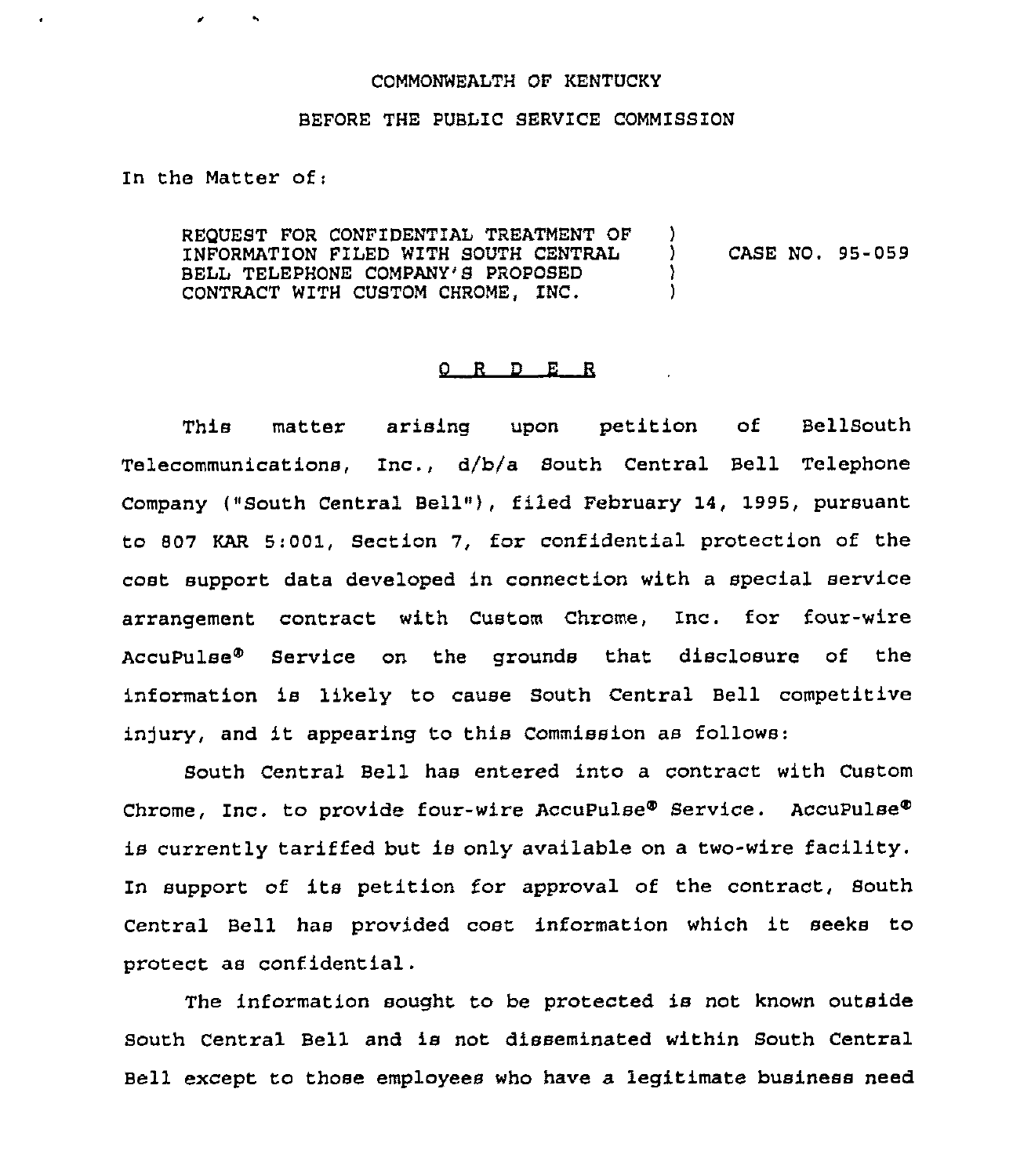to know and act upon the information. South Central Bell seeks to prasorvo and protect the confidentiality of the information through all appropriate means, including the maintenance of appropriate security at its offices.

KRS 61,872(1) requires information filed with the Commission to be available for public inspection unless specifically exempted by statute. Exemptions from this requirement are provided in KRS 81.878(1). That section of the statute exempts 11 categories of information. One category exempted in subparagraph (c) of that section is commercial information confidentially disclosed to the Commission. To qualify for that exemption, it must be established that disclosure of the information is likely to cause substantial competitive harm to the party from whom the information was obtained. To satisfy this test, the party claiming confidentiality must demonstrate actual competition and a likelihood of substantial competitive injury if the information is disclosed. Competitive injury occurs when disclosure of the information gives competitors an unfair business advantage,

AccuPulse<sup>®</sup> Service is an alternative to dedicated private line networks and utilizes the exchange switching network. South Central Bell's competitors for private line networks are providers of microwave service, digital radio, and fiber networks. The information sought to be protected would allow such competitors to determine South Central Bell's cost and contribution from the service which they could use in marketing their competing service. Therefore, disclosure of the information is likely to cause South

 $-2-$